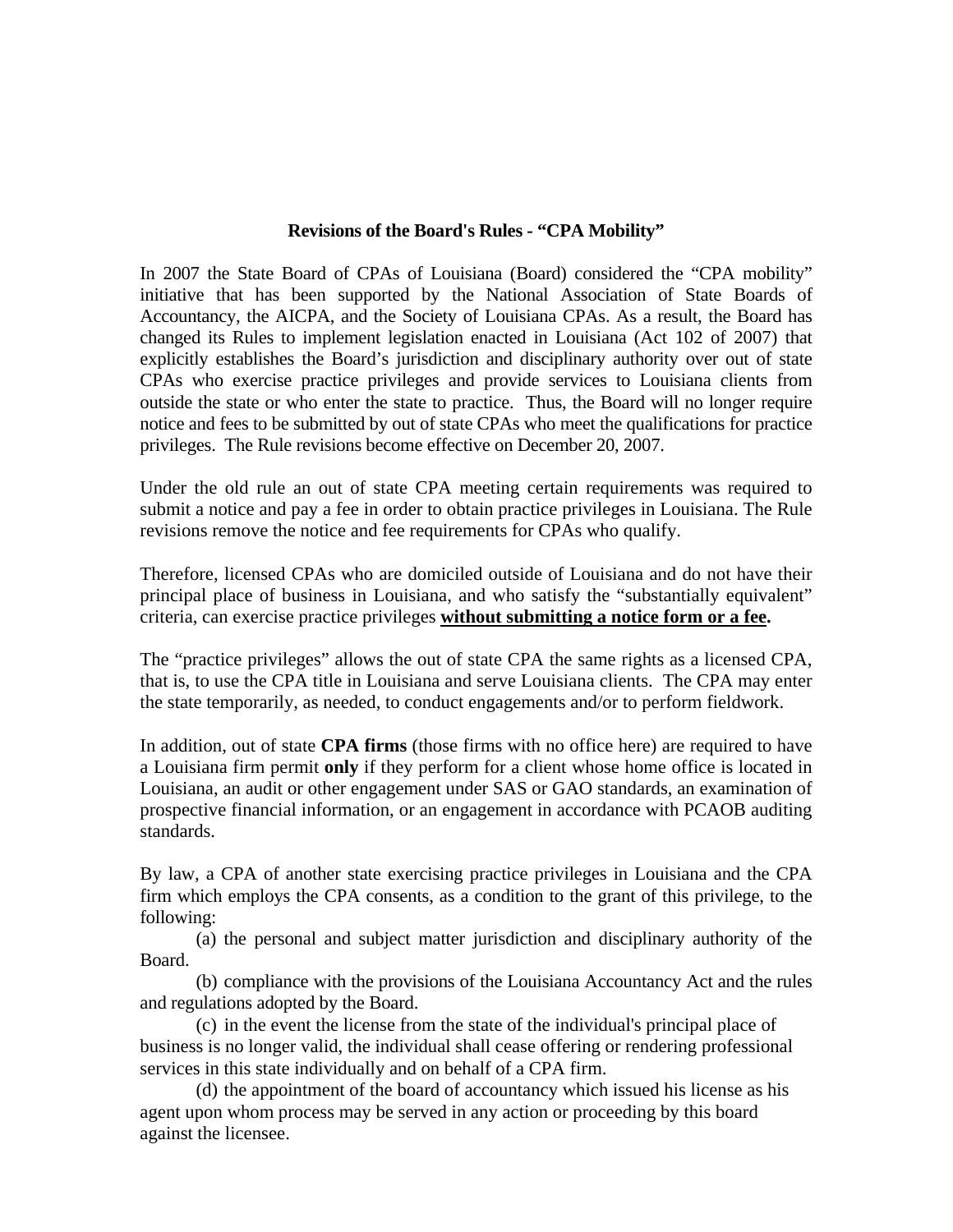## **Individual CPA -- Practice Privileges**

CPAs who are domiciled outside of Louisiana and who do not have a principal place of business in Louisiana qualify for and may exercise CPA practice privileges in Louisiana (and no fee, notice, or application is required to be submitted to the Louisiana Board) under any of the following conditions:

(1) The CPA has an original license from a *substantially equivalent* state\*:

The CPA maintains his or her original valid active CPA license (or permit to practice) that was issued by a "substantially equivalent" state, **or**

The CPA previously held an original valid active CPA license (or permit to practice) that was issued by a "substantially equivalent" state, but because of a re-location of domicile and principal place of business to another state, he or she maintains a valid active CPA license from the other state that was issued under reciprocity, **or** 

The CPA previously held an original valid (active) Louisiana CPA license, but because of a re-location of domicile and principal place of business to another state, he or she maintains an active valid (active) CPA license from the other state that was issued under reciprocity.

\* "Substantially equivalent" states are those designated by the Louisiana Board as having similar licensing requirements to Louisiana requirements, and are as follows:

| Alabama         | Idaho             | Mississippi | New Mexico      | South Dakota |
|-----------------|-------------------|-------------|-----------------|--------------|
| Alaska          | Iowa              | Missouri    | <b>Oklahoma</b> | Tennessee    |
| <b>Arkansas</b> | Kansas            | Montana     | Oregon          | Texas        |
| Connecticut     | Kentucky Nebraska |             | Pennsylvania    | Utah         |
| Georgia         | Maine             | New Jersey  | South Carolina  | Washington   |

(2) A CPA [not qualifying under item (1)] who has individual qualifications *substantially equivalent* to the CPA licensure requirements of Louisiana, as follows:

The CPA holds a valid active CPA license issued by a state board of accountancy and has passed the Uniform CPA Examination (or IQEX examination, if applicable), and he or she:

- · has 150 semester hours of college education and has at least one year of CPA supervised accounting related experience in the last four years, **or**
- · has four years of experience outside of Louisiana as a practicing CPA (or Chartered Accountant if applicable) within the last ten years.

# **Out of State CPA Firm - Firm Permit Requirements**

CPA firms, which do not an office or a place of business in Louisiana and which satisfy Louisiana firm ownership and peer review requirements, that provide services in Louisiana or to Louisiana clients are required to have a Louisiana firm permit **only** if they perform any of the following services for a client whose home office is located in Louisiana:

- · audit or other engagement under SAS or Government Auditing Standards, or
- · examination of prospective financial information under SSAE, or
- · engagement in accordance with PCAOB auditing standards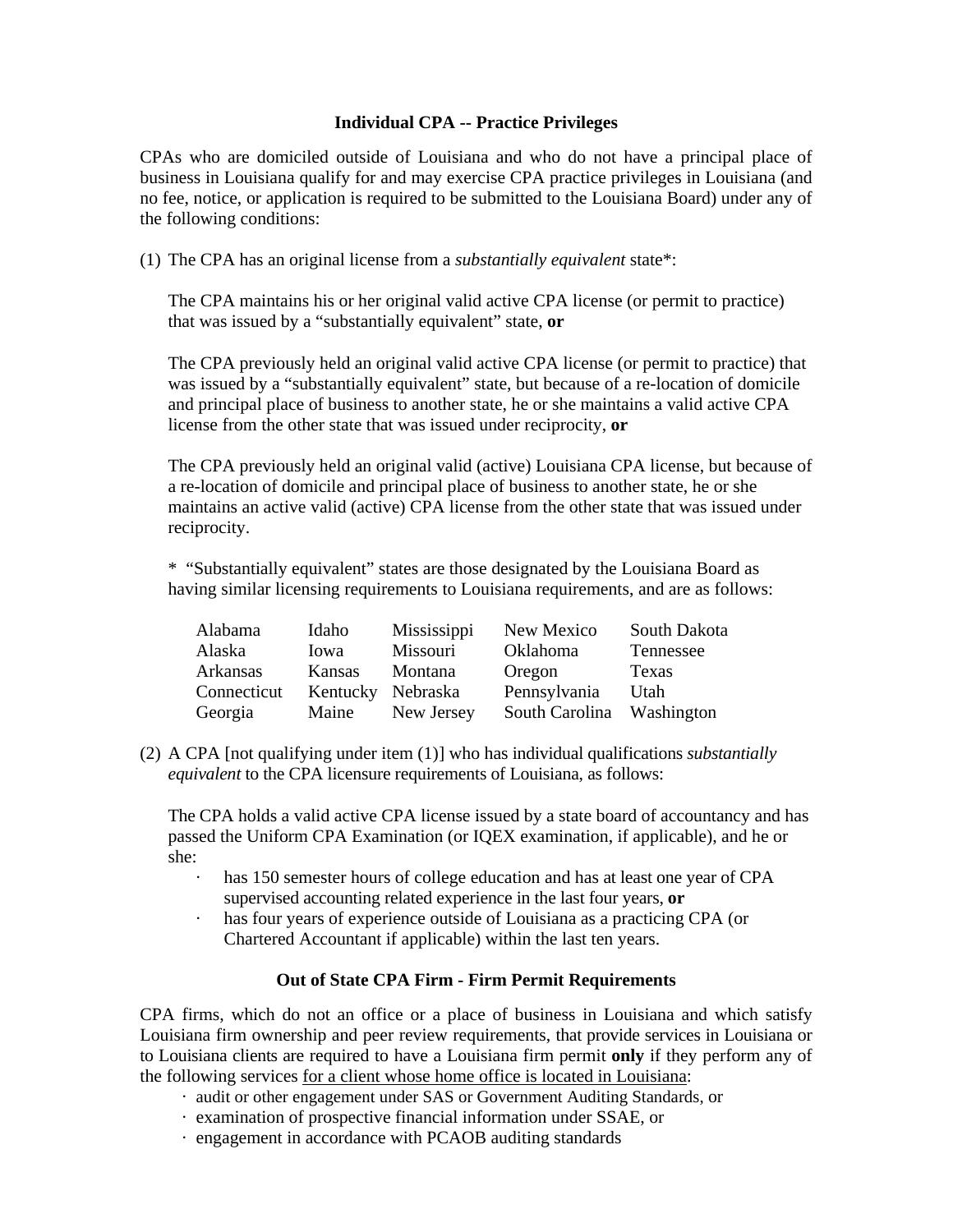### **EXCERPTS Title 46 PROFESSIONAL AND OCCUPATIONAL STANDARDS Part XIX. Certified Public Accountants**

## **Chapter 11. ... §1105. ... Practice Privileges under Substantial Equivalency...**

...

E. Practice Privileges under Substantial Equivalency

 1. An individual holding a valid active CPA license issued by another state board of accountancy, who satisfies the requirements of R.S. 37:94 and Rule subsection 1105.E.4 regarding substantial equivalency, shall be granted the privilege to practice as a CPA in Louisiana without the need to obtain a Louisiana certificate provided that such individual is not domiciled and does not have a principal place of business in Louisiana.

 2. An individual, under the provisions of this section, who offers or renders professional services or uses the CPA title, whether in person, by mail, telephone, electronic, or other means *practices in Louisiana,* shall be granted practice privileges without the necessity of giving notice to the board or paying a fee to the board.

3. An individual granted practice privileges and his firm are subject to the requirements of R.S.  $37:94(A)(3)$ . In the event the license upon which the practice privileges are based is no longer active or valid, the practice privileges shall expire and the individual must cease using the CPA title in Louisiana and must cease offering or rendering professional services in Louisiana individually and on behalf of his firm.

4. Determination of Substantial Equivalence

 (a) With respect to substantial equivalence under R.S. 94.A(1), the board shall have publicly available a listing of states which the board has verified to be in substantial equivalence with the original licensure requirements of the Act. Any individual holding an original valid CPA license issued by a substantially equivalent state is qualified for practice privileges.

 (b) With respect to substantial equivalence under R.S. 94.A(2), any individual, who does not currently hold an original valid CPA license issued by a state which the board has verified to be in substantial equivalence with the original licensure requirements of the Act, is qualified for practice privileges if he holds a valid active CPA license issued by a state board of accountancy and has passed the Uniform CPA Examination (or IQEX examination if applicable), and he:

 (i) has 150 semester hours of college education and has at least one year of CPA supervised accounting related experience in the last four years, or

 (ii) has four years of experience outside of Louisiana as a practicing CPA (or Chartered Accountant if applicable) within the last ten years.

 5. An individual granted practice privileges may perform the following services for a client whose home office is in Louisiana only through a firm which has obtained a permit issued under R.S. 37:77 and Rule §1501:

 (a) a financial statement audit or other engagement to be performed in accordance with Statements on Auditing Standards or Government Auditing Standards;

 (b) any examination of prospective financial information to be performed in accordance with Statements on Standards for Attestation Engagements; or (c) any engagement to be performed in accordance with PCAOB

auditing standards.